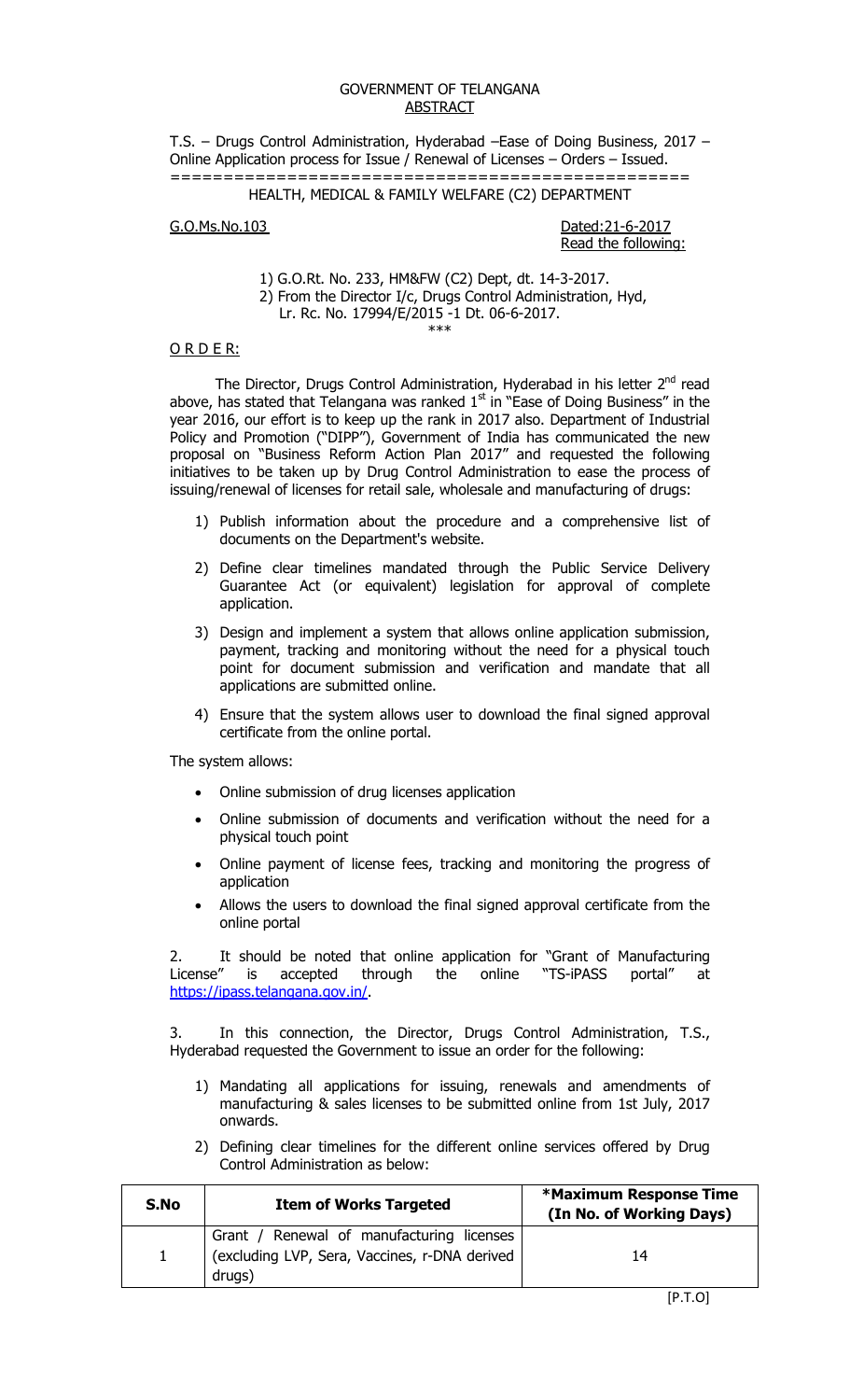| 2 | Grant / Renewal of Sales (Retail/Wholesale)<br>Licenses                                                                                                                                                   | 14                                                       |  |
|---|-----------------------------------------------------------------------------------------------------------------------------------------------------------------------------------------------------------|----------------------------------------------------------|--|
| 3 | Grant / Renewal of Approval for Approved<br>Laboratories                                                                                                                                                  | 10<br>(after joint inspection of the firm<br>with CDSCO) |  |
| 4 | Approval of Technical Staff                                                                                                                                                                               | 10                                                       |  |
| 5 | Recommending for<br>Grant/Renewal<br>οf<br>Licenses to Central Licensing Authority,<br>Delhiwith respect to Vaccines and sera; Large<br>VolumeParenterals, r-DNA Derived Drugs, and<br><b>Blood Banks</b> | 10<br>(after joint inspection of the firm<br>with CDSCO) |  |
| 6 | Effecting Changes in Existing Licenses                                                                                                                                                                    | 10                                                       |  |

4. The Director, Drugs Control Administration, T.S., Hyderabad has further stated that, Final License will be issued by the licensing authority within the defined working days of the application submission, provided all the documents, forms, application are in order and after verifying the correctness of the statements made by the applicant as per Rule 65A & Rule 84 AA of Drugs & Cosmetics act, 1940 and rules made their under.

5. The Director, Drugs Control Administration, Hyderabad has also stated that, a well-defined online application procedure (attached as Annexure I), inspection procedure for sales and manufacturing licenses (attached as Annexure II), comprehensive checklist (attached as Annexure III) and Fees Details (attached as Annexure IV) for different applications are also uploaded on the Department's website. The applications shall be made through departmental online portal www.dca.telangana.gov.in.

6. After careful consideration of the matter, the Government hereby agreed the proposal of Director, DCA, T.S., Hyderabad and accordingly, permit the Director, DCA, mandating all applications for issuing, renewals and amendments of licenses to be submitted online from 1st July, 2017 onwards and for manufacturing & sales defining clear timelines for the different online services offered by Drug Control Administration as below:

| S.No           | <b>Item of Works Targeted</b>                                                                                                                                                                            | *Maximum Response Time<br>(In No. of Working Days)       |  |  |
|----------------|----------------------------------------------------------------------------------------------------------------------------------------------------------------------------------------------------------|----------------------------------------------------------|--|--|
| 1              | Grant / Renewal of manufacturing licenses<br>(excluding LVP, Sera, Vaccines, r-DNA derived<br>drugs)                                                                                                     | 14                                                       |  |  |
| $\overline{2}$ | Grant / Renewal of Sales (Retail/Wholesale)<br>Licenses                                                                                                                                                  | 14                                                       |  |  |
| 3              | Grant / Renewal of Approval for Approved<br>Laboratories                                                                                                                                                 | 10<br>(after joint inspection of the firm<br>with CDSCO) |  |  |
| 4              | Approval of Technical Staff                                                                                                                                                                              | 10                                                       |  |  |
| 5              | Recommending for Grant/Renewal<br>οf<br>Licenses to Central Licensing Authority, Delhi<br>with respect to Vaccines and sera; Large<br>Volume Parenterals, r-DNA Derived Drugs, and<br><b>Blood Banks</b> | 10<br>(after joint inspection of the firm<br>with CDSCO) |  |  |
| 6              | Effecting Changes in Existing Licenses                                                                                                                                                                   | 10                                                       |  |  |

7. The Director, Drugs Control Administration, T.S., Hyderabad shall take further follow- up action in the matter.

(BY ORDER AND IN THE NAME OF THE GOVERNOR OF TELANGANA)

RAJESHWAR TIWARI SPECIAL CHIEF SECRETARY TO GOVERNMENT

To The Director (I/c), Drugs Control Administration, T.S., Hyderabad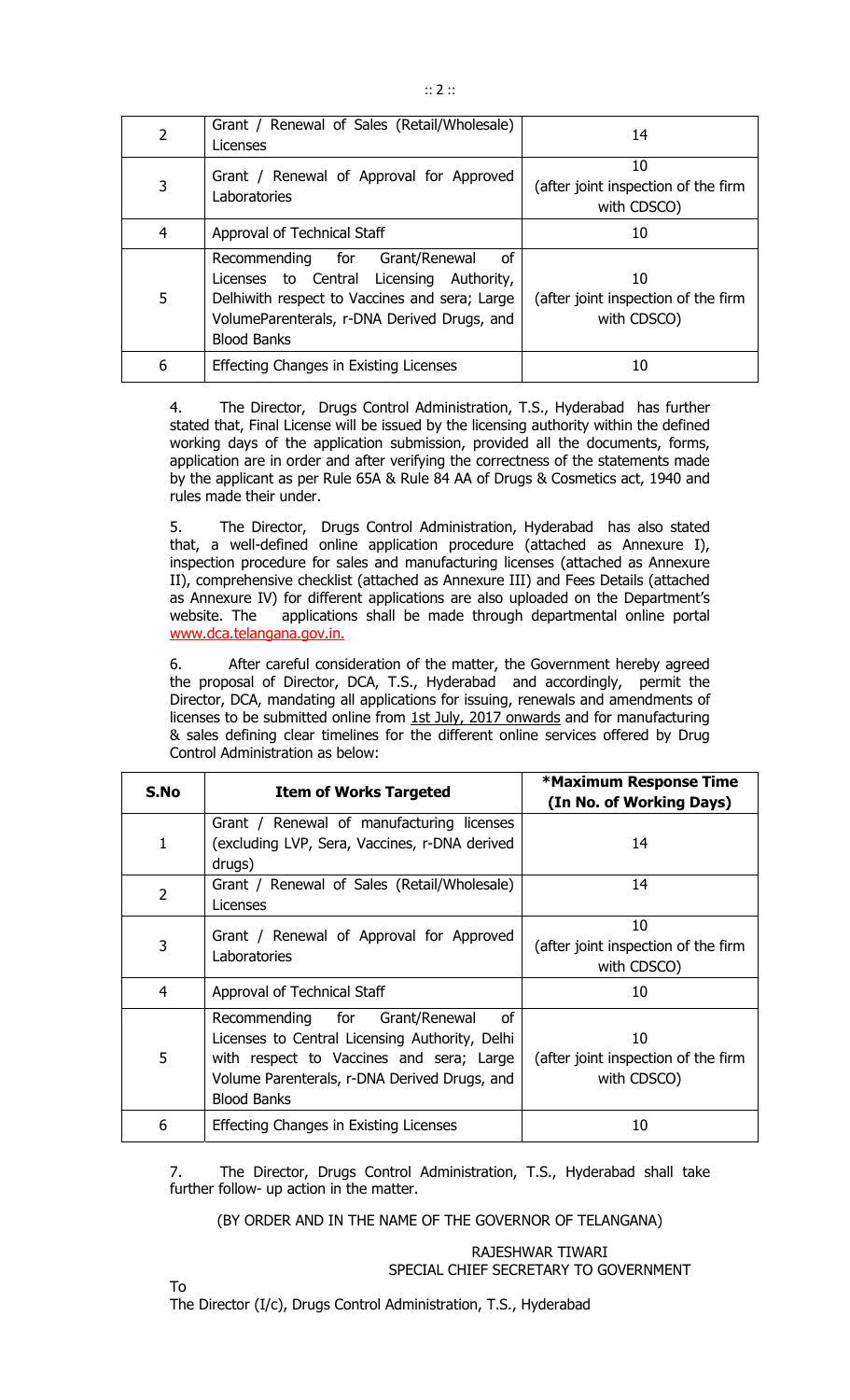Copy to: The Pay & Accounts Officer, Hyderabad. The Principal Accountant General, T.S., Hyderabad. The State Informatics Officer, NIC, BRK Bhawan, Hyderabad The HM & FW (F) Department. The Fin (EBS.V) Dept. The OSD to C.M. The OSD to Minister (M&H) The P.S. to Spl. C.S. to Govt, HM&FW Dept. SC/SF.

// FORWARDED :: BY ORDER //

SECTION OFFICER

## :: 3 ::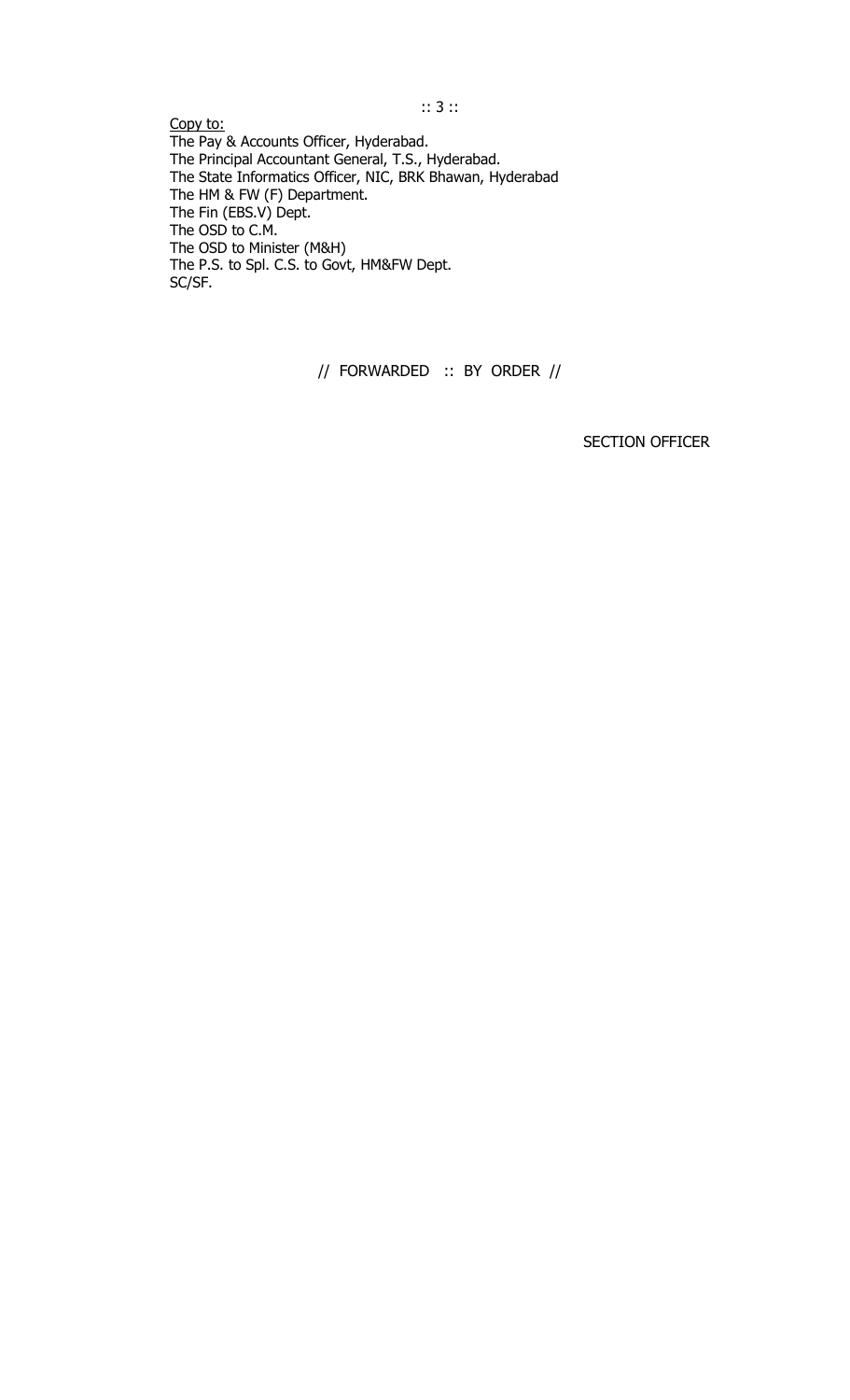# **Annexure I**





# **RAJESHWAR TIWARI SPECIAL CHIEF SECRETARY TO GOVERNMENT**

**// FORWARDED :: BY ORDER//** 

**SECTION OFFICER**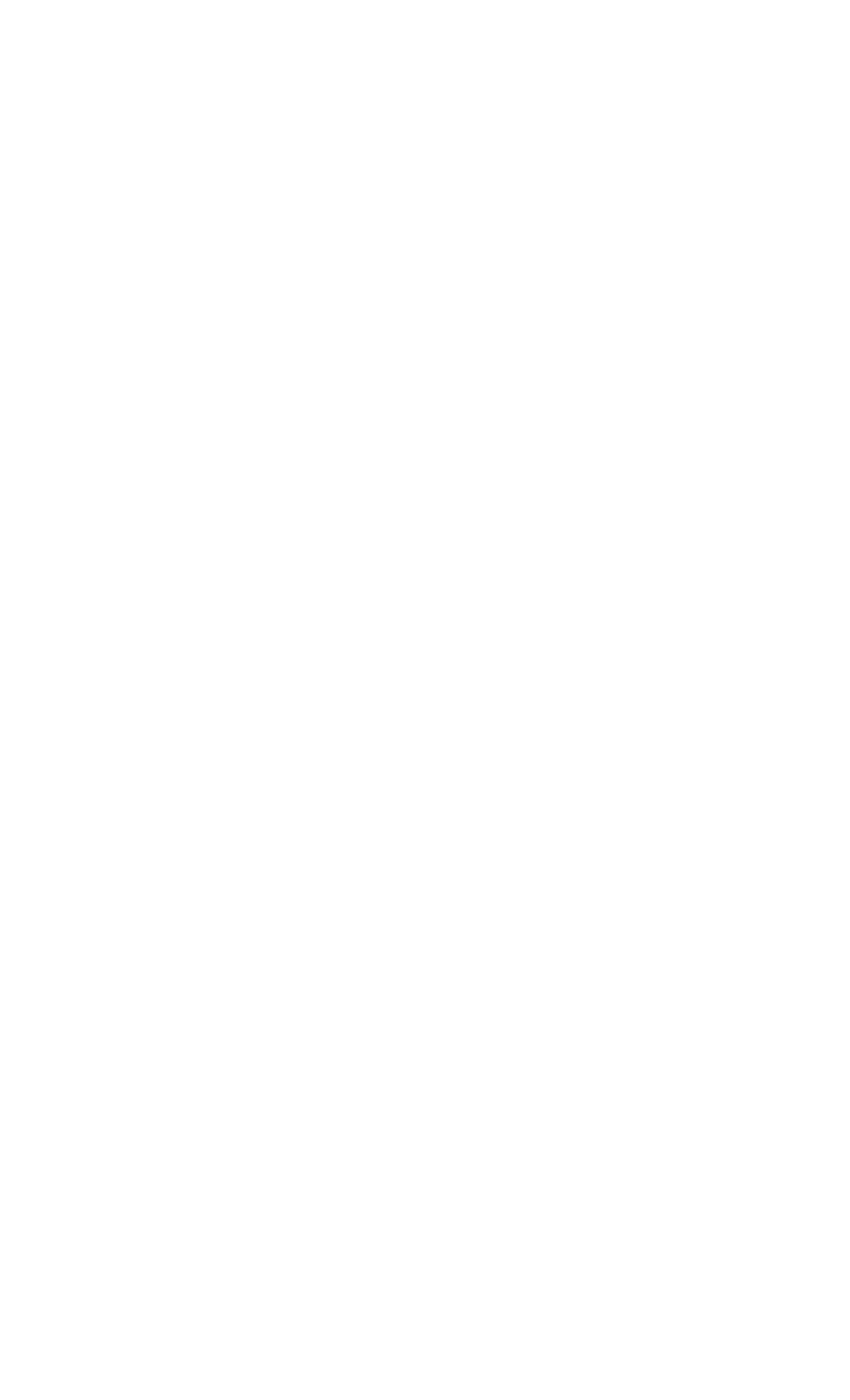#### **Annexure II**

## **(Inspection Procedure for Manufacturing & Sales License's Application)**

- a) The inspector shall verify the following aspects at the time of inspection of the facility for *grant/ renewal of manufacturing licenses:*
	- $\triangleright$  Production area of the facility to verify the uni-flow of various operations carried out in the respective modules.
	- $\triangleright$  Design of the facility for proper segregation of areas meant for various activities.
	- $\triangleright$  Installation of the required equipment along with the qualification status.
	- $\triangleright$  Purified water generation and distribution system and the status of validation.
	- $\triangleright$  Air Handling Units validations along with the zoning classification (air classification), pressure differentials in various areas of the production modules.
	- ¾ Material movement and men movement in the production areas to ensure regarding the no chance of cross contamination/ mix up.
	- $\triangleright$  Quality Control laboratory to verify the instruments & calibration status (analytical capabilities of firm).
	- $\triangleright$  Warehousing facilities of the firm for raw materials and finished products.
	- ¾ Required capabilities of Technical Staff for manufacturing and testing.
	- $\triangleright$  To verify the compliance of the facility with the provisions of Good Manufacturing Practices as per Schedule M (general requirements and specific requirements) and Good Laboratory Practices as per Schedule L-1 of Drugs and Cosmetics Act 1940 and Rules made thereunder.
- b) The inspector shall verify the following aspects at the time of inspection of the outlet/premises for *grant/ renewal of sales licences*as per Rule 64& 65 of Drugs and Cosmetics Act 1940 and Rules made thereunder:
	- $\triangleright$  Area of the outlet to verify the compliance with the statutory limits.
	- $\triangleright$  Capabilities to provide good storage conditions for the drugs stocked in the premises such as racks, refrigerator (for cold storage drugs) etc.

## **RAJESHWAR TIWARI SPECIAL CHIEF SECRETARY TO GOVERNMENT**

**// FORWARDED :: BY ORDER//** 

**SECTION OFFICER**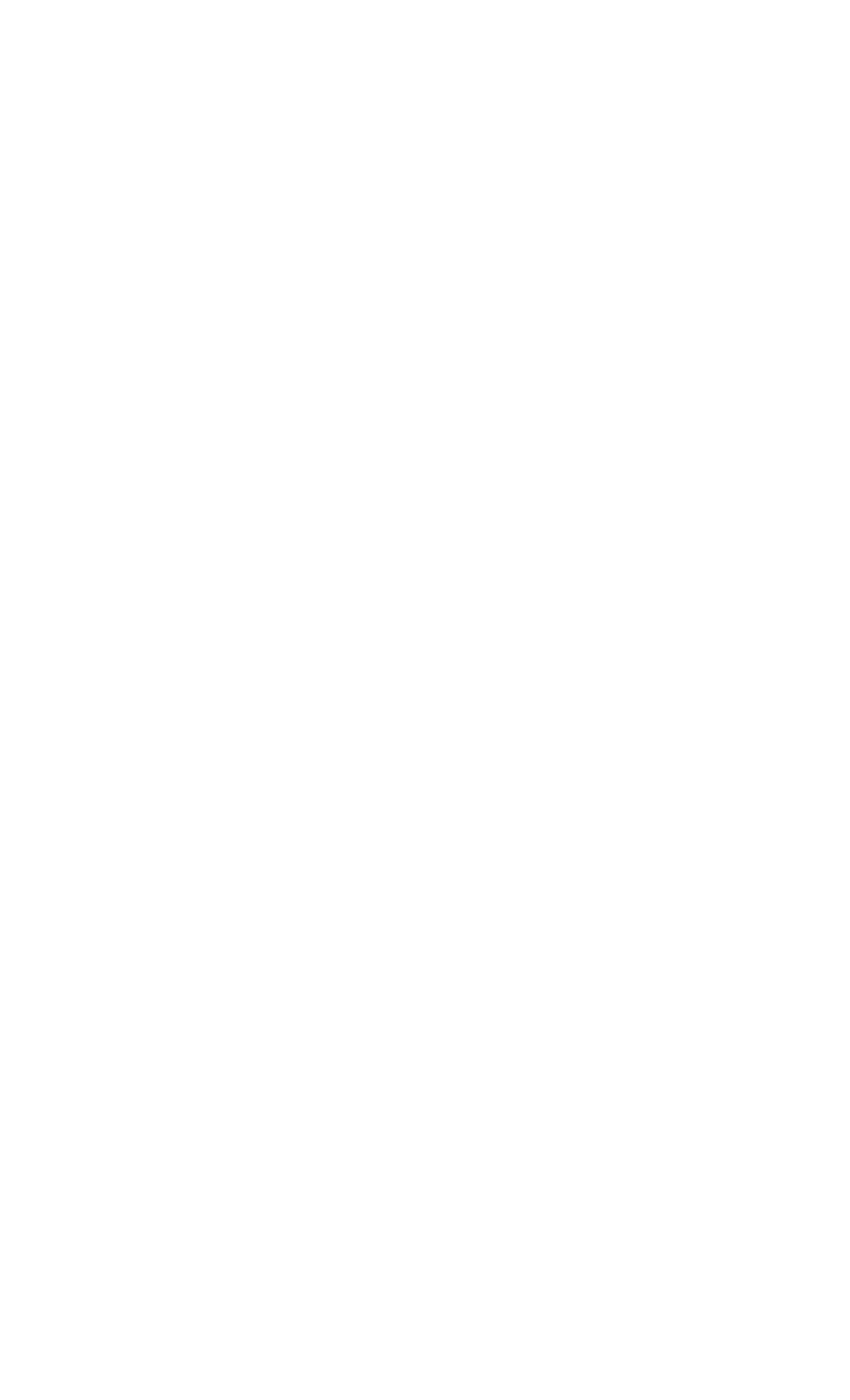## **Annexure III**

## **(CHECKLIST)**

#### MANUFACTURING LICENSE

#### GRANT

### **FOR GRANT OF LICENCES IN** *FORM-25, 25-B (repacking), 28, 28D (LVP, Sera, Vaccines, r-DNA derived drugs), 32*

1. Application (statutory) in form-24/ 27/ 31/ 27D/ 24B

Duly signed by the Proprietor / Managing Partner / Managing Director/ Person declared as responsible under Sec.34 / Person Authorized by the Board of Directors accompanied by Company Board Resolution.

- 2. Declaration of the Proprietor / Partners / Directors etc. in Affidavit (as per format) & List of Directors downloaded from MCA website signed by Company Secretary / Managing Director (In case of Company).
- 3. Partnership deed (In case of Partnership firms).
- 4. Self attested Copy of Aadhar card/Passport/Electoral card as proof of residential address of the responsible person as mentioned in the Affidavit at Sl.No. 2.
- 5. Rent / Lease deed in case of Rental premises.
- 6. Declaration of the ownership of the premises if premises owned by the applicant firm or Company with the documentary evidence of ownership like Registered sale deed etc and or proof of allotment of the site or building along with latest property tax receipt.
- 7. Plan and layout of the premises showing the installation of Machinery and Equipment, preferably a Blue Print approved by Licensed Engineer and signed by the applicant who signed in the statutory form.
- 8. Detailed list of Manufacturing and Analytical Equipment.
- 9. Application for approval of Technical Staff in the prescribed format with enclosures of consent letter, copies of qualification certificates, experience certificates of proposed technical staff along with earlier approvals, if any, appointment order of the Technical staff.
- 10. Permission obtained from the Municipal Authorities / Panchayat authorities / Certificate in conformity with Factories Act for construction and starting the Unit & Permission from T.S. Pollution Control Board clearance of the area for setting up the manufacturing facility.
- 11. Form-46/ Form-46A from Drugs Controller General (India), New Delhi in case of new drugs (Either Bulk drug or Formulation) – New Drugs as defined under Rule 122 E of Drugs and Cosmetics Act and Rules made there under.

#### **Documents to be submitted at the time of inspection of the firm for verification:**

Site Master File as per Para 29 of Part I of Schedule M of Drugs and Cosmetics Act, 1940 and rules made there under.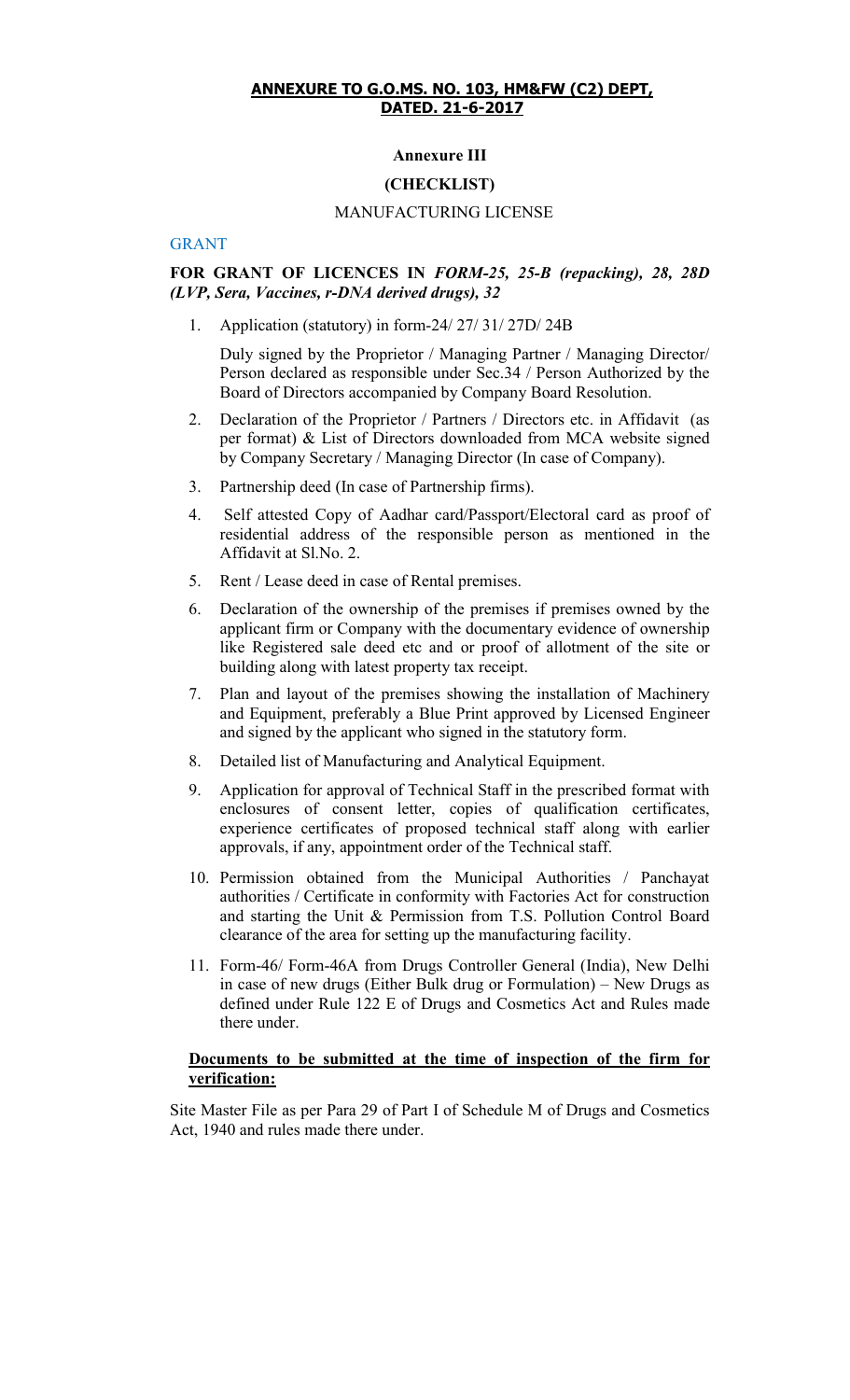## RENEWAL

## **FOR RENEWAL OF LICENCES IN FORM-25, 25-B (repacking), 28,28D (LVP, Sera, Vaccines, r-DNA derived drugs), 32**

- 1. Application (statutory) in form-24/ 27/ 31/ 27D/ 24B duly signed by the Proprietor / Managing Partner / Managing Director/ Person declared as responsible under Sec.34 / Person Authorized by the Board of Directors accompanied by Company Board Resolution.
- 2. Copies of drug licences held by the firm.
- 3. Declaration of the Proprietor / Partners / Directors etc. in Affidavit (as per format) and list of Directors downloaded from MCA website signed by Company Secretary / Managing Director (In case of Company).
- 4. Consent letters of approved technical staff.

# **Documents to be submitted at the time of inspection of the firm for verification:**

Production particulars of the drugs manufactured during the previous licensing period.

## LOAN LICENSES

## GRANT

# **FOR GRANT OF LOAN LICENCES IN FORM 25A, 28A, 28DA & 32A.**

- 1. Application (statutory) in form-24A/ 27A / 31A/27DA. Duly signed by the Proprietor / Managing Partner / Managing Director/ Person declared as responsible under Sec.34 / Person Authorized by the Board of Directors accompanied by Company Board Resolution.
- 2. Partnership Deed in case of partnership firm.
- 3. Declaration of the Proprietor / Partners / Directors etc. in Affidavit (In Prescribed Format) and List of Directors downloaded from MCA website signed by Company Secretary / Managing Director (In case of Company).
- 4. Self attested Copy of Aadhar card/Passport/Electoral card as proof of residential address of the responsible person as mentioned in the Affidavit at Sl.No. 2.
- 5. Letter addressed to the parent firm/Company requesting for consent for availing the manufacturing facilities.
- 6. Consent letter from the parent firm/Company enclosed with statement of spare capacity
- 7. Copy of licenses of the parent firm/Company with copy of approved list of the products.( attested by the M.D. / Director of Parent unit/Company)
- 8. Consent letter of the Technical Staff ( Which contain the name of the applicant Unit, and the products  $) - ($ in prescribed Format $)$
- 9. Copy of the Drug licenses in Form 20B, 21B of the applicant.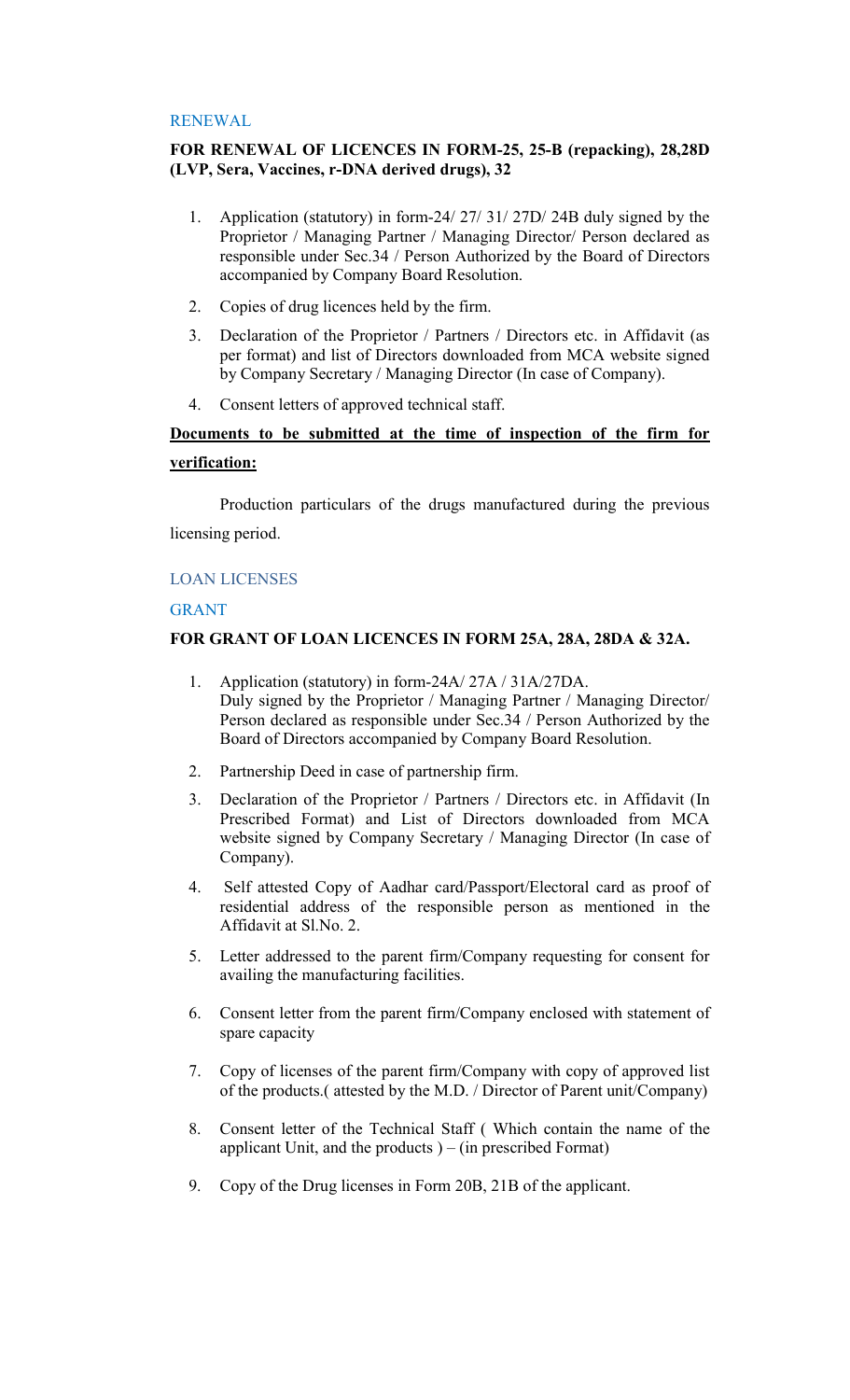#### RENEWAL

# **FOR RENEWAL OF LOAN LICENCES IN FORM 25A, 28A 28DA & 32A.**

- 1. Application (statutory) in form-24A/ 27A / 31A/27DA.
- 2. Duly signed by the Proprietor / Managing Partner / Managing Director/ Person declared as responsible under Sec.34 / Person Authorized by the Board of Directors accompanied by Company Board Resolution.
- 3. Copies of drug licences held by the firm.
- 4. Declaration of the Proprietor / Partners / Directors etc. in Affidavit (In prescribed format) and List of Directors downloaded from MCA website signed by Company Secretary / Managing Director (In case of Company).
- 5. Consent letters of approved technical staff of parent firm.

# **Documents to be submitted at the time of inspection of the firm for verification:**

Production particulars of the drugs manufactured during the previous licensing period.

# REQUIREMENTS FOR ISSUE OF DUPLICATE LIENCE

- 1. Covering letter indicating the reasons for application for duplicate licence.
- 2. Copy of Manufacturing Licence.

# DOCUMENTS FOR ISSUE OF CHANGE IN DIRECTORS OF THE FIRM (INCLUSION OR DELETION OR CHANGE IN DESIGNATION)

- 1. Covering letter indicating the details of change.
- 2. Copy of Manufacturing Licence.
- 3. Revised list of Directors signed by the firm's director.
- 4. List of Directors downloaded from MCA website signed by Company Secretary / Managing Director (In case of Company).
- 5. Form 32/ Form DIR-12 for inclusion or deletion or change in designation of the director.

# REQUIREMENTS FOR ISSUE OF CHANGE IN NAME OR STATUS OF THE COMPANY/FIRM.

- 1. Covering letter indicating the details of change.
- 2. Copy of Manufacturing Licence.
- 3. Certificate issued by the Registrar of Companies.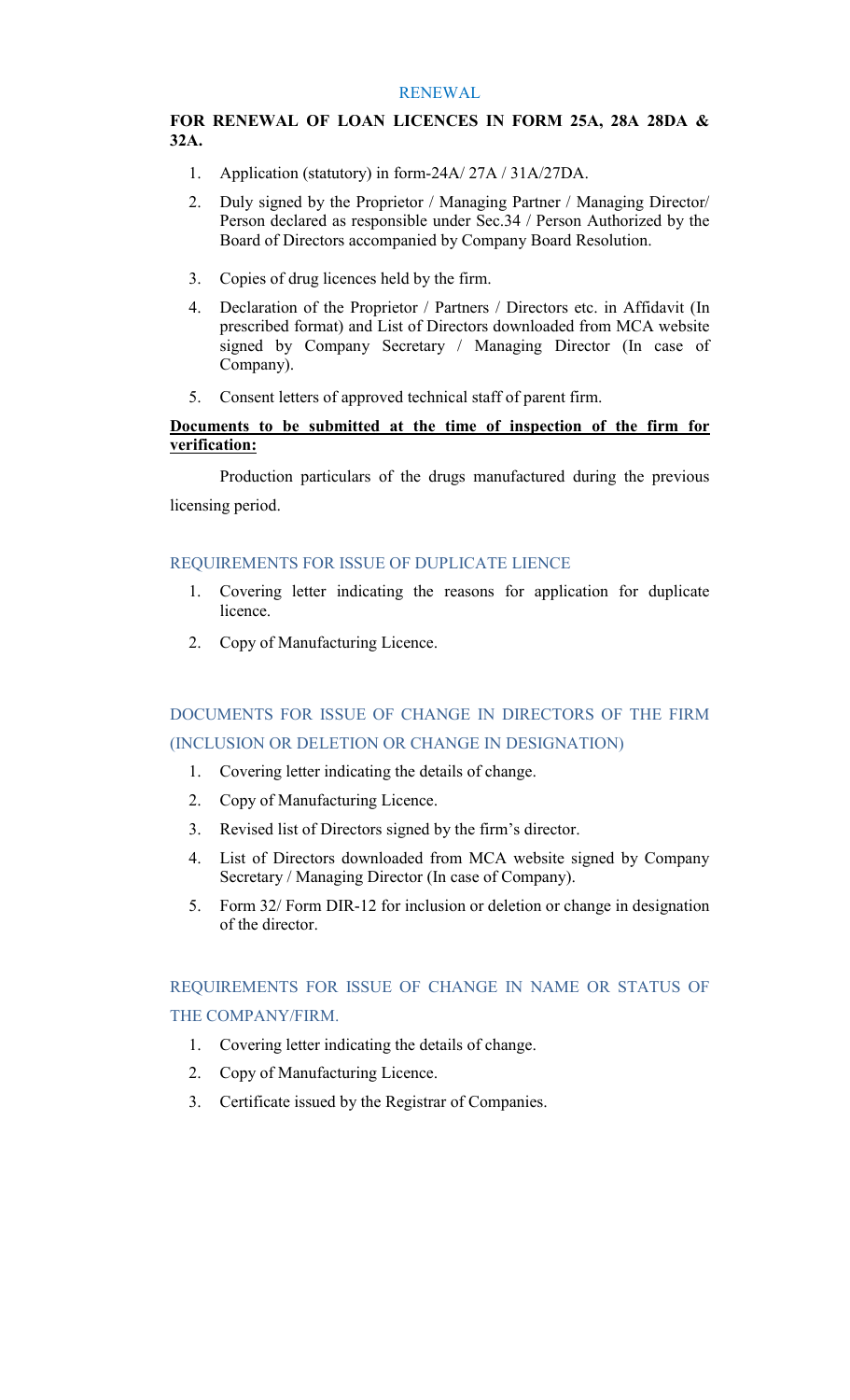## GRANT

## **FOR GRANT OFTEST LICENCE IN FORM-29**

- 1. Application (Statutory) in Form 30 (duly signed or counter signed by the Head of the institution/ Director of the firm or Company)
- 2. Partnership deed / List of Directors downloaded from MCA website signed by Company Secretary / Managing Director (In case of Company). (only for the grant of first test licence on the applied premises)
- 3. Rent / Lease deed in case of Rental premises. (only for the grant of first test licence on the applied premises)
- 4. Declaration of the ownership of the premises if premises owned by the applicant firm or Company with the documentary evidence of ownership like Registered sale deed etc and or proof of allotment of the site or building along with latest property tax receipt. (only for the grant of first test licence on the applied premises).
- 5. Plan and layout of the premises showing the installation of Machinery and Equipment preferably a Blue Print approved by Licensed Engineer and signed by the applicant who signed in the statutory form. (only for the grant of first test licence on the applied premises)
- 6. Self attested Photo copy of Aadhar card/Passport/Electoral card for address Proof of Managing Director / Partners/ Proprietor. (only for the grant of first test licence on the applied premises)
- 7. List of Manufacturing and analytical equipment. (only for the grant of first test licence on the applied premises)
- 8. NOC from CDSCO for 'New Drugs' under Rule 122E of Drugs and Cosmetics Act and Rules made thereunder

#### **Bulk Drugs/Formulations**

- i. Brief Manufacturing procedure of each product
- ii. Flow Chart with structural Formula of reactions (for bulk drugs) per Master Formula record and specifications & analytical procedure of applied products with in-house specification claim.
- iii. Copies of monographs for drugs with pharmacopoeial specifications other than IP.

## RENEWAL

#### **FOR RENEWAL OFTEST LICENCE IN FORM-29**

- 1. Application (Statutory) in Form 30 (duly signed or counter signed by the Head of the institution/ Director of the firm or Company)
- 2. Copy of Form-29 issued earlier for the applied drugs.
- 3. Reconciliation particulars of the drugs manufactured during the previous licensing period under earlier Form-29 issued.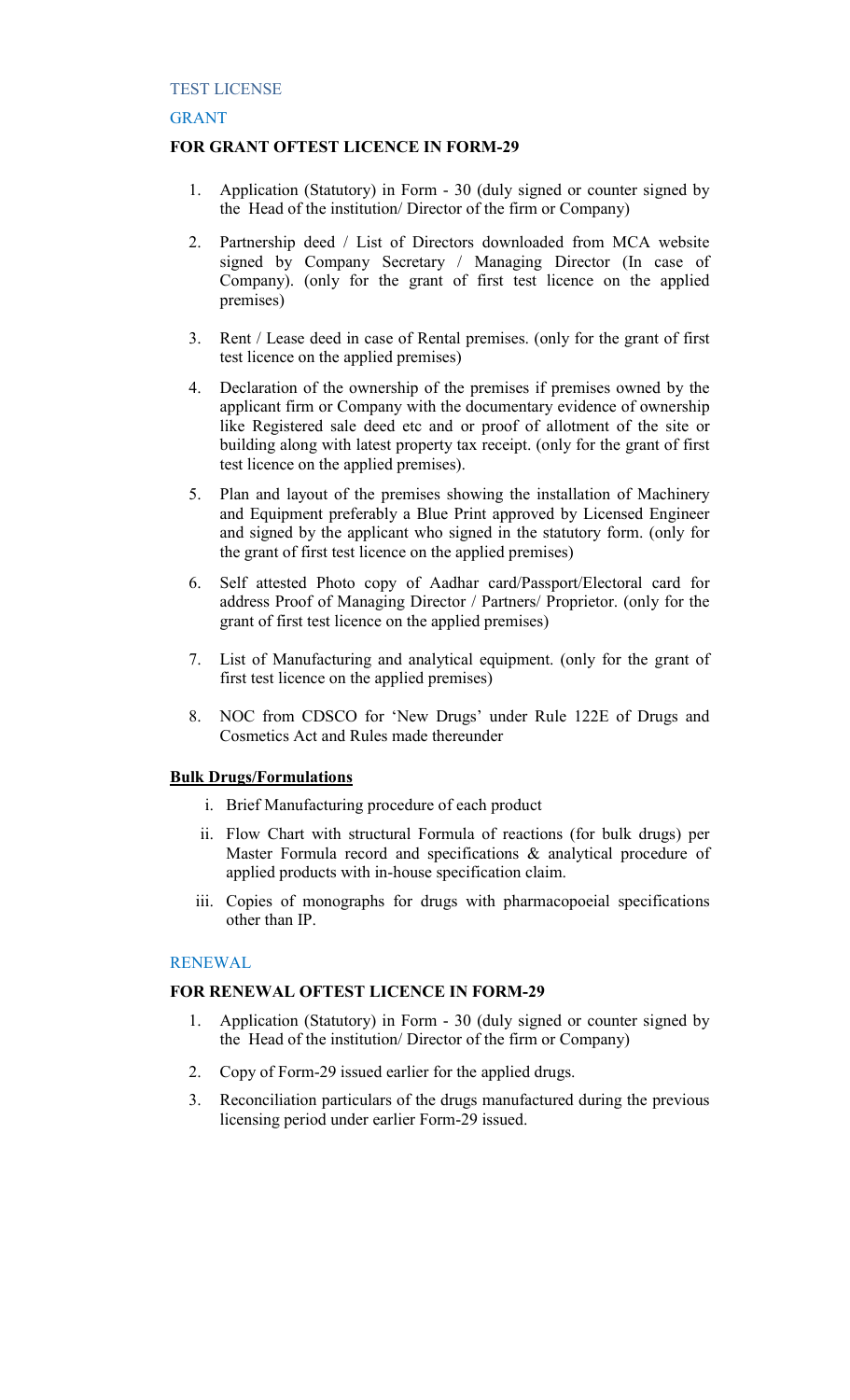## GRANT

- 1. Application (statutory) in Form-36.duly signed by the Proprietor / Managing Partner / Managing Director/ Person declared as responsible under Sec.34 / Person Authorized by the Board of Directors accompanied by Company Board Resolution with
- 2. Partnership Deed in case of partnership firm.
- 3. Declaration of the Proprietor / Partners / Directors etc. in Affidavit (as per format) & List of Directors downloaded from MCA website signed by Company Secretary / Managing Director (In case of Company).
- 4. Self attested Copy of Aadhar card/Passport/Electoral card as proof of residential address of the responsible person as mentioned in the Affidavit at Sl.No. 2.
- 5. Rent / Lease deed in case of Rental premises
- 6. Declaration of the ownership of the premises if premises owned by the applicant firm or Company with the documentary evidence of ownership like Registered sale deed etc and or proof of allotment of the site or building along with latest property tax receipt.
- 7. Plan and layout of the premises showing the installation of Machinery and Equipment, preferably a Blue Print approved by Licensed Engineer and signed by the applicant who signed in the statutory form.
- 8. Detailed list of Analytical Equipment.
- 9. Application for approval of Technical Staff in the prescribed format with enclosures of consent letter, copies of qualification certificates, experience certificates of proposed technical staff along with earlier approvals, if any, appointment order of the Technical staff.

# RENEWAL

1. Application (statutory) in Form-36.

Duly signed by the Proprietor / Managing Partner / Managing Director/ Person declared as responsible under Sec.34 / Person Authorized by the Board of Directors accompanied by Company Board Resolution with

- 2. Copies of drug licences held by the firm.
- 3. Declaration of the Proprietor / Partners / Directors etc. in Affidavit (as per format)
- 4. List of Directors downloaded from MCA website signed by Company Secretary / Managing Director (In case of Company).
- 5. Consent letters of approved technical staff.

# APPROVAL/DELETION OF TECHNICAL STAFF

#### GRANT

- 1. List & details of the technical staff to be approved.
- 2. Details of the Technical Staff for approval in prescribed format (application)
- 3. Consent of Technical Staff employed in the firm in the prescribed form.
- 4. Copies of self attested Educational Qualification Certificates & Experience Certificates in the relevant field
- 5. Copy of Relieving Certificate from the previous employer, attested by the applicant firm.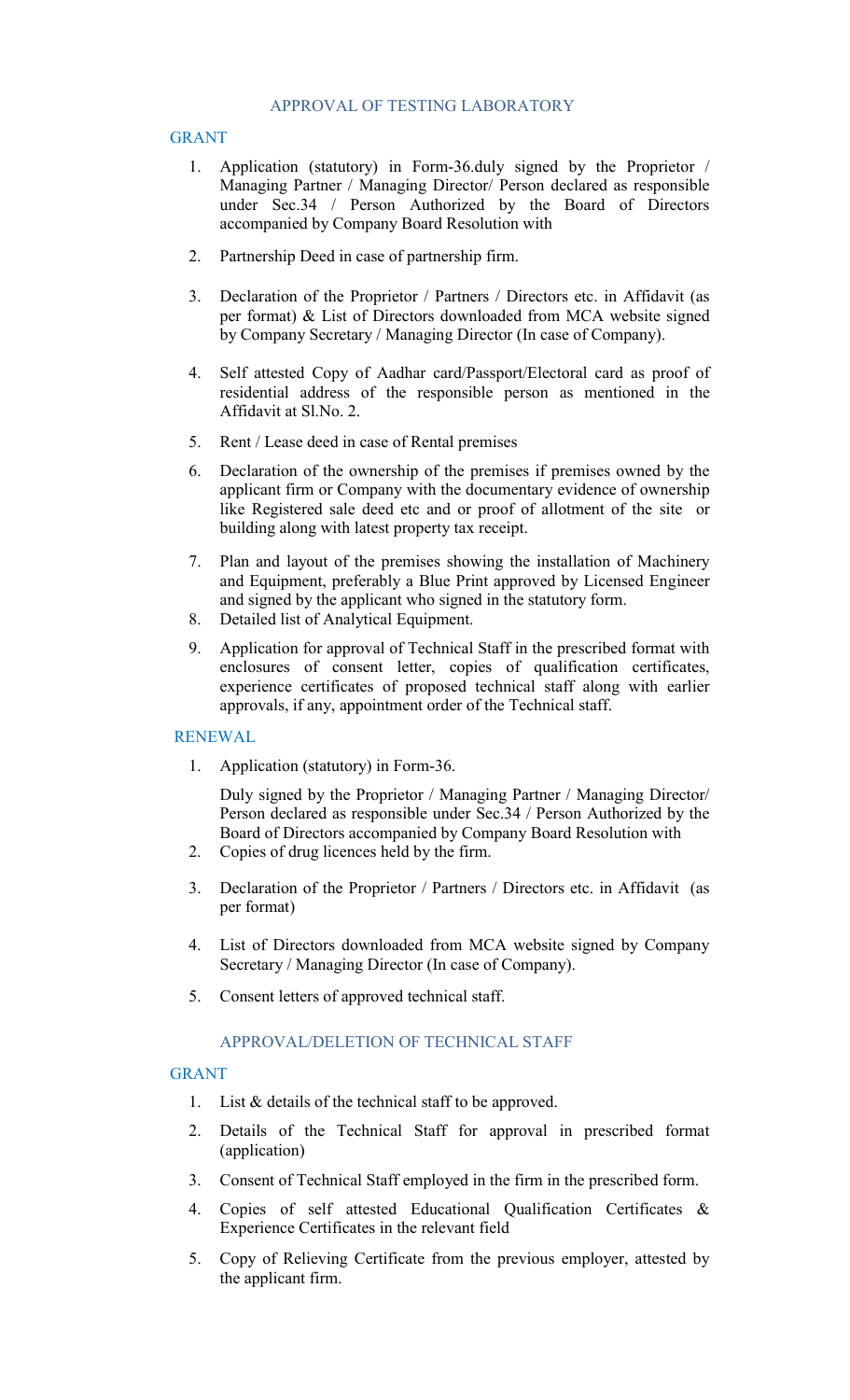- 6. Copy of Appointment and acceptance letters from the employer/applicant firm.
- 7. \*Copy of previous approval of the staff member proposed for deletion.
- 8. \*Relieving letter issued by the firm to the staff member proposed for deletion.

\*Documents at Sl.No. 7 & 8 are for applications meant for deletion of technical Staff.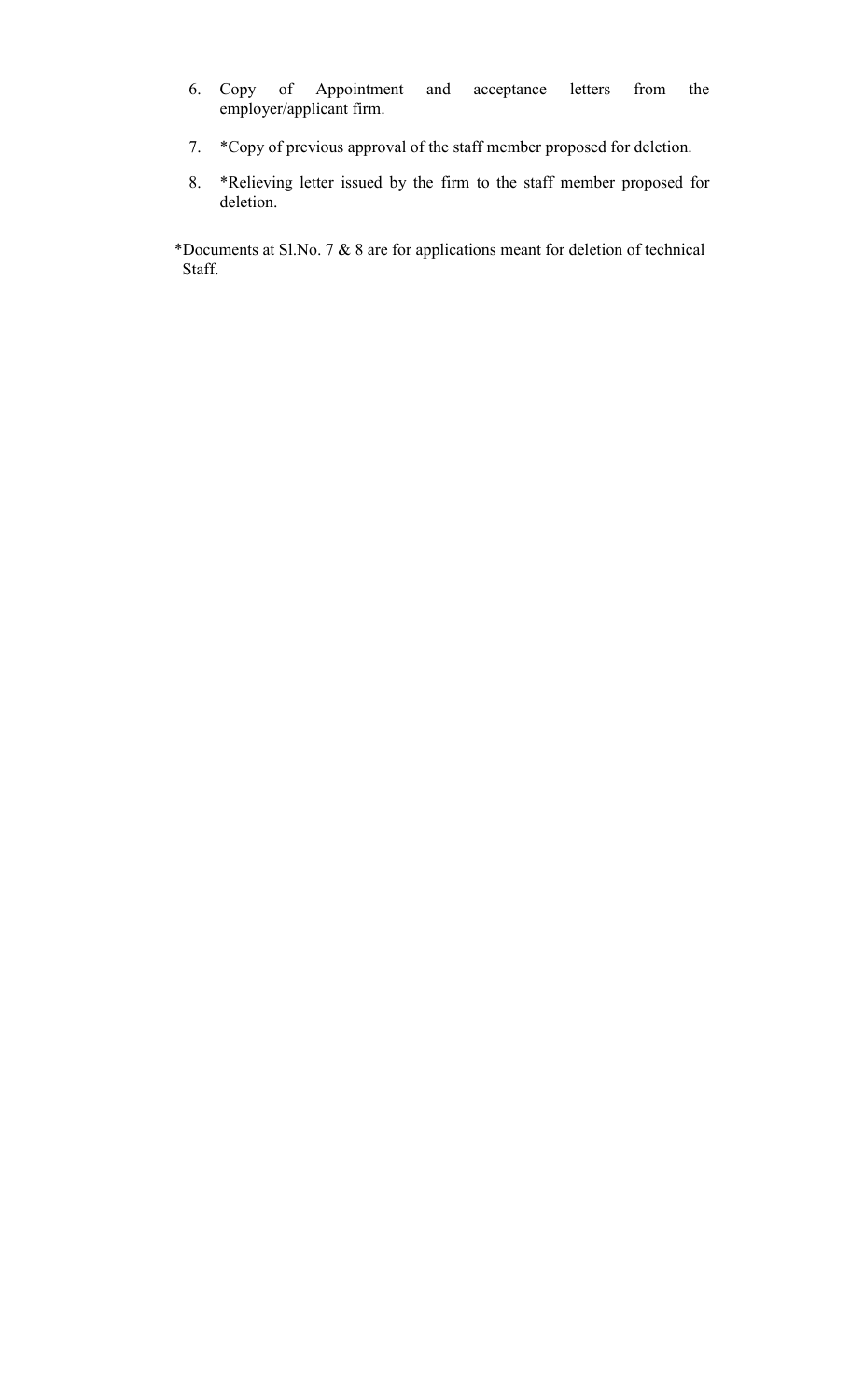# SALES - RETAIL

# GRANT

# **CHECKLIST FOR GRANT / CHANGE OF PREMISES OF RETAIL LICENCE FROM-20, 21 (RETAIL)**

- 1. Statutory form 19 for licenses in form (20,21).
- 2. Declaration by the proprietor / Partner / Director / Competent Persons / Regd. Pharmacist with proof of residential address (Present and Permanent) for proof of residential address – Aadhar Card, Pass Port, Driving License, Voter ID.
- 3. Partnership deed in case of partnership firm/ List of Directors downloaded from MCA website signed by Company Secretary / Managing Director (In case of Company).
- 4. In case of Company an Affidavit under Section 34 of Drugs and Cosmetics Act, 1940 on Rs.20/- stamp paper along with copy of its board resolution to this effect signed by one of the Directors of the Company(In prescribed proforma).
- 5. Special declaration by Registered Pharmacist on Rs.20/- Non-Judicial stamp paper(In prescribed proforma).
- 6. Self attested copy of Registered Pharmacist certificate (renewal up to date) affixed with latest original photograph and signature of the candidate / original to be produced to the Drugs Inspector at the time of inspection for endorsement.
- 7. Plan of the premises indicating the carpet area (specifying length and breadth in meters and area in Sq.m) by the Licensed Draftsman / Planner along with the signature of Building owner and the applicant (Prop/ partners / Authorized signatory / Managing Director, etc,.) in a legal size.
- 8. Declaration of building owner(s) along with his/her/their Photograph(s) (In prescribed proforma). Self attested photocopy of the document showing the proof of ownership of the building owner for the premises to be licensed (E.C / any other legal document showing the present ownership.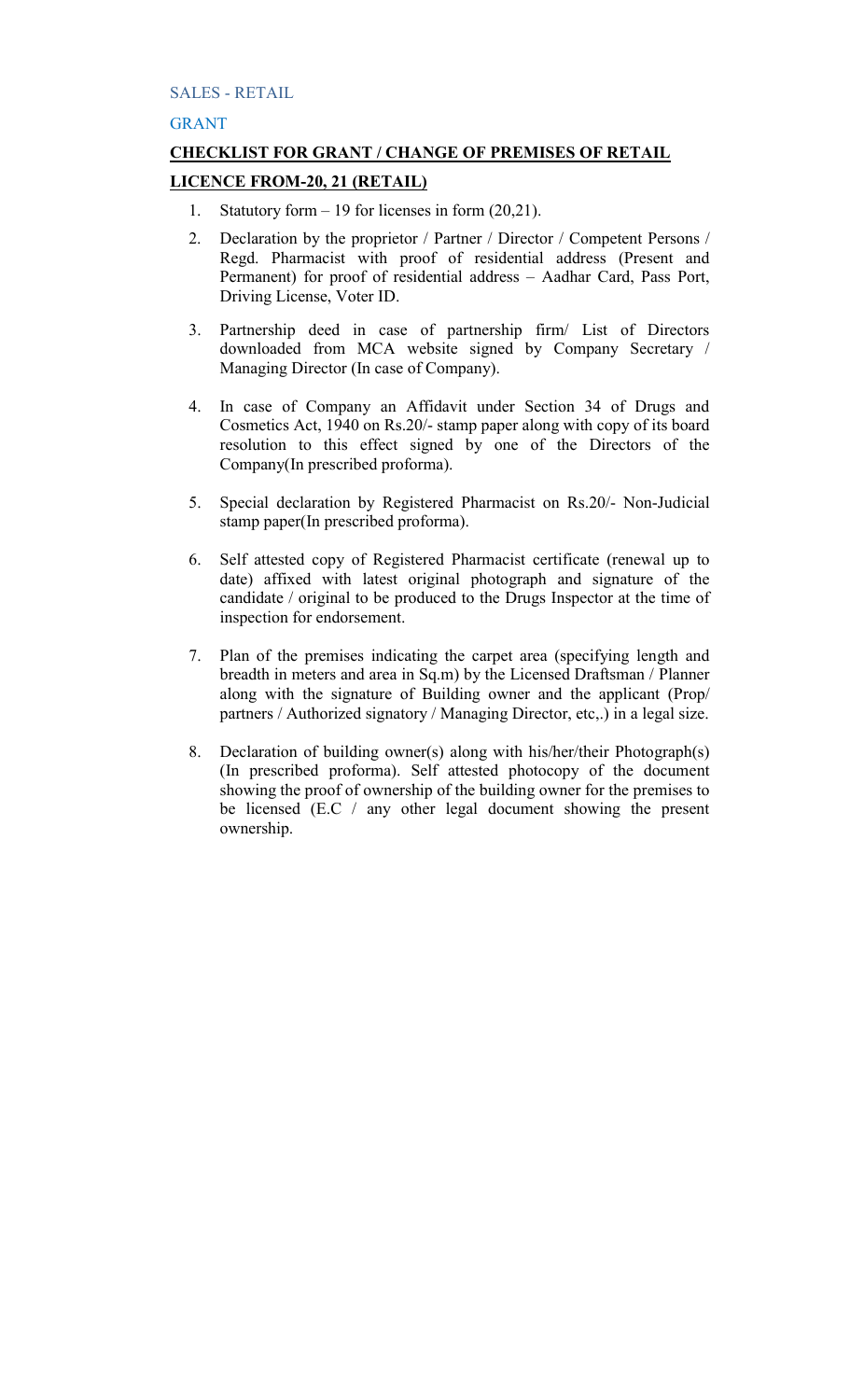## SALES - WHOLESALE

## GRANT

# **CHECKLIST FOR GRANT / CHANGE OF PREMISES OF WHOLESALE**

# **LICENCE**

- 1. Statutory form 19 for licenses in form (20B,21B).
- 2. Declaration by the proprietor / Partner / Director / Competent Persons / Regd. Pharmacist with proof of residential address (Present and Permanent) for proof of residential address – Aadhar Card, Pass Port, Voter ID(In prescribed proforma).
- 3. Partnership deed in case of partnership firm / List of Directors downloaded from MCA website signed by Company Secretary / Managing Director (In case of Company).
- 4. In case of Company an Affidavit under Section 34 of Drugs and Cosmetics Act, 1940 on Rs.20/- stamp paper along with copy of its board resolution to this effect signed by one of the Directors of the Company (In prescribed proforma).
- 5. Special declaration by Registered Pharmacist on Rs.20/- Non-Judicial stamp paper (in case of Registered Pharmacist is appointed as C.P) (In prescribed proforma).
- 6. Self attested copy of Registered Pharmacist certificate (renewal up to date) affixed with latest original photograph and signature of the candidate (in case Registered Pharmacist is appointed as C.P) / SSC / degree certificate (in case of candidate other than R.P).
- 7. Plan of the premises indicating the carpet area (specifying length and breadth in meters and area in Sq.m) by the Licensed Draftsman / Planner along with the signature of Building owner and the applicant (Prop/ partners / Authorized signatory / Managing Director, etc,.) in a legal size.
- 8. Declaration of building owner(s) along with his/her/their Photograph(s). In prescribed proforma. Self attested photocopy of the document showing the proof of ownership of the building owner for the premises to be licensed (E.C / any other legal document showing the present ownership.
- 9. Experience certificate of competent person.

# SALES –RETAIL & WHOLESALE

# RENEWAL

# **CHECKLIST FOR RENEWAL OF LICENSES (RETAIL / WHOLESALE)**

- 1. Statutory form 19.
- 2. Declaration by the proprietor / Partner / Director / Competent Persons / Regd. Pharmacist (In prescribed proforma).
- 3. Affidavit by R.P / C.P on Rs.20/- stamp paper. In prescribed proforma.
- 4. Self attested copy of Registered Pharmacist certificate (renewal up to date) affixed with latest original photograph and signature of the candidate.
- 5. Drug licence.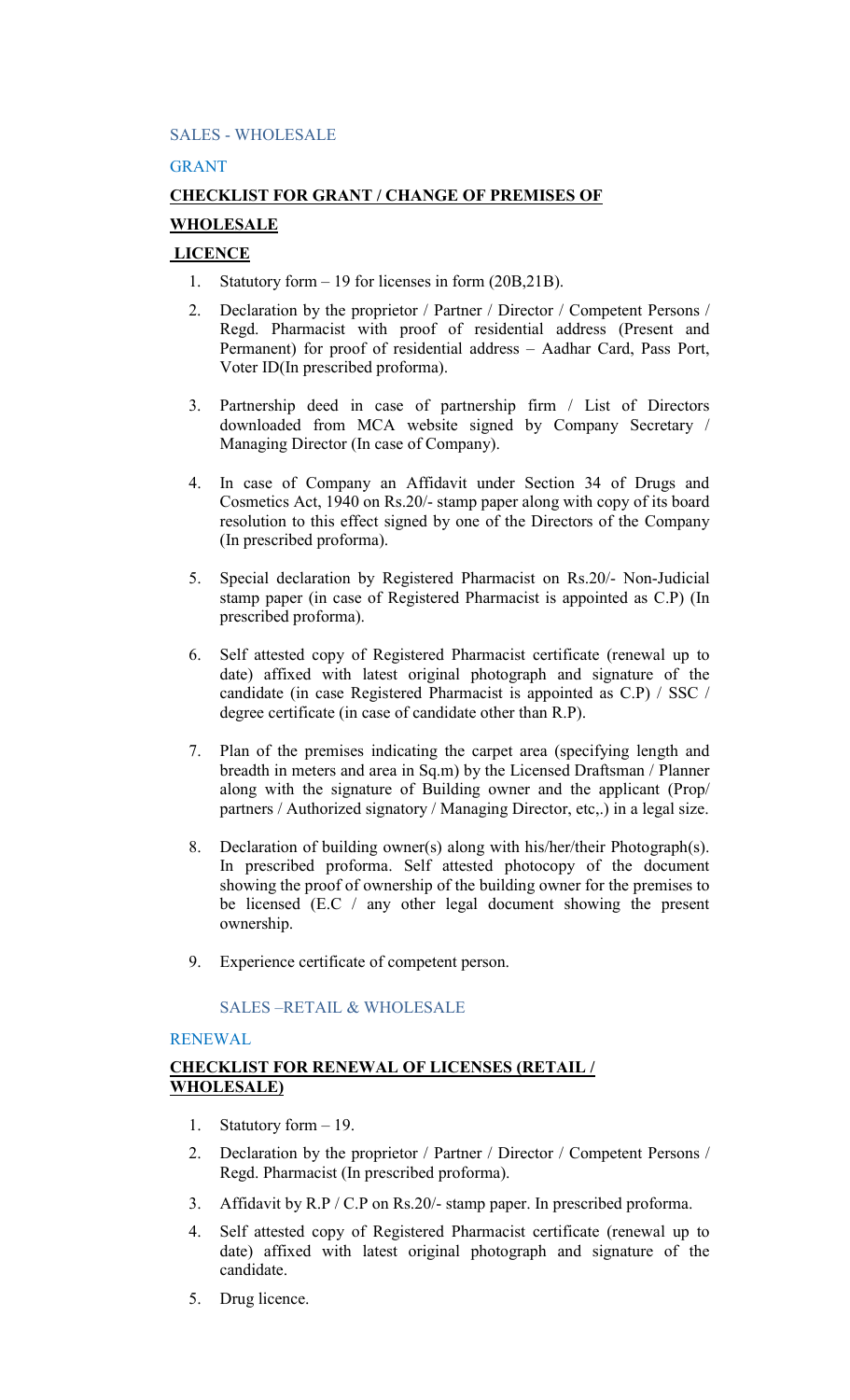- 6. List of Directors downloaded from MCA website signed by Company Secretary / Managing Director (In case of Company).
- 7. In case of Company an Affidavit under Section 34 of Drugs and Cosmetics Act, 1940 on Rs.20/- stamp paper along with copy of its board resolution to this effect signed one of the Directors of the Company (In prescribed proforma).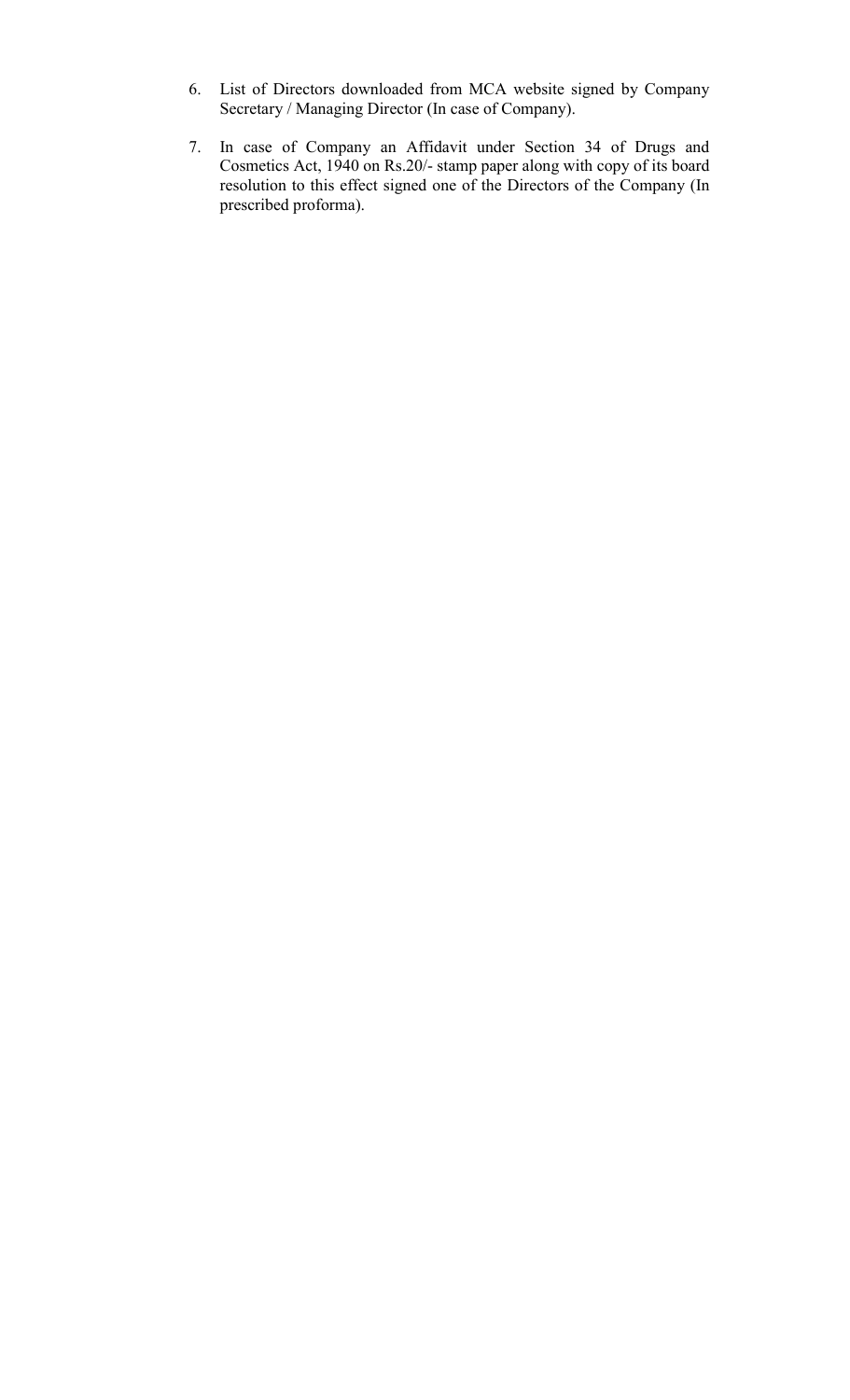## HOUSE HOLD REMEDIES LICENSE (RESTRICTED LICENSE)

## GRANT

- 1. Statutory form 19A for licenses in form 20A, 21A.
- 2. Declaration by the Proprietor / Partner / Director with proof of residential address (Present and Permanent) (In prescribed proforma).
- 3. Partnership deed in case of partnership firm.
- 4. Plan of the premises indicating the carpet area (specifying length and breadth in meters and area in Sq.m) by the Licensed Draftsman / Planner along with the signature of Building owner and the applicant (Prop/ partners / Authorized signatory / Managing Director, etc,.) in a legal size.
- 5. Declaration of the building owner(s) (In prescribed proforma).
- 6. List of Directors downloaded from MCA website signed by Company Secretary / Managing Director (In case of Company).
- 7. In case of Company an Affidavit under Section 34 of Drugs and Cosmetics Act, 1940 on Rs.20/- stamp paper along with copy of its board resolution to this effect signed by one of the Directors of the Company. In prescribed proforma.
- 8. Details of the names of the dealers and their license numbers from whom the applicant will purchase the drugs for sale.
- 9. Self attested photocopy of the document showing the proof of ownership of the building owner for the premises to be licensed (E.C / any other legal document showing the present ownership.

## RENEWAL

- 1. Statutory form 19A.
- *2.* Declaration by the proprietor / Partner / Director / Competent Persons /Regd. Pharmacist. *In prescribed proforma.*
- 3. Drug licence.
- 4. List of Directors downloaded from MCA website signed by Company Secretary/ Managing Director (In case of company).
- *5.* In case of company an Affidavit under Section 34 of Drugs and Cosmetics Act, 1940 on Rs.20/- stamp paper along with copy of its board resolution to this effect signed one of the Directors of the company*. In prescribed proforma.*
- 6. Details of the names of the dealers and their license numbers from whom the applicant will purchase the drugs for sale.

# CHANGE OF CONSTITUTION

- 1. Statutory form 19.
- 2. Declaration by the Partners with proof of residential address (Present and Permanent)(In prescribed proforma).
- 3. Dissolution cum partnership deed in case of partnership firm.
- 4. Special declaration by Registered Pharmacist on Rs.20/- Non-Judicial stamp paper, if being a part of the new constitution or otherwise(In prescribed proforma).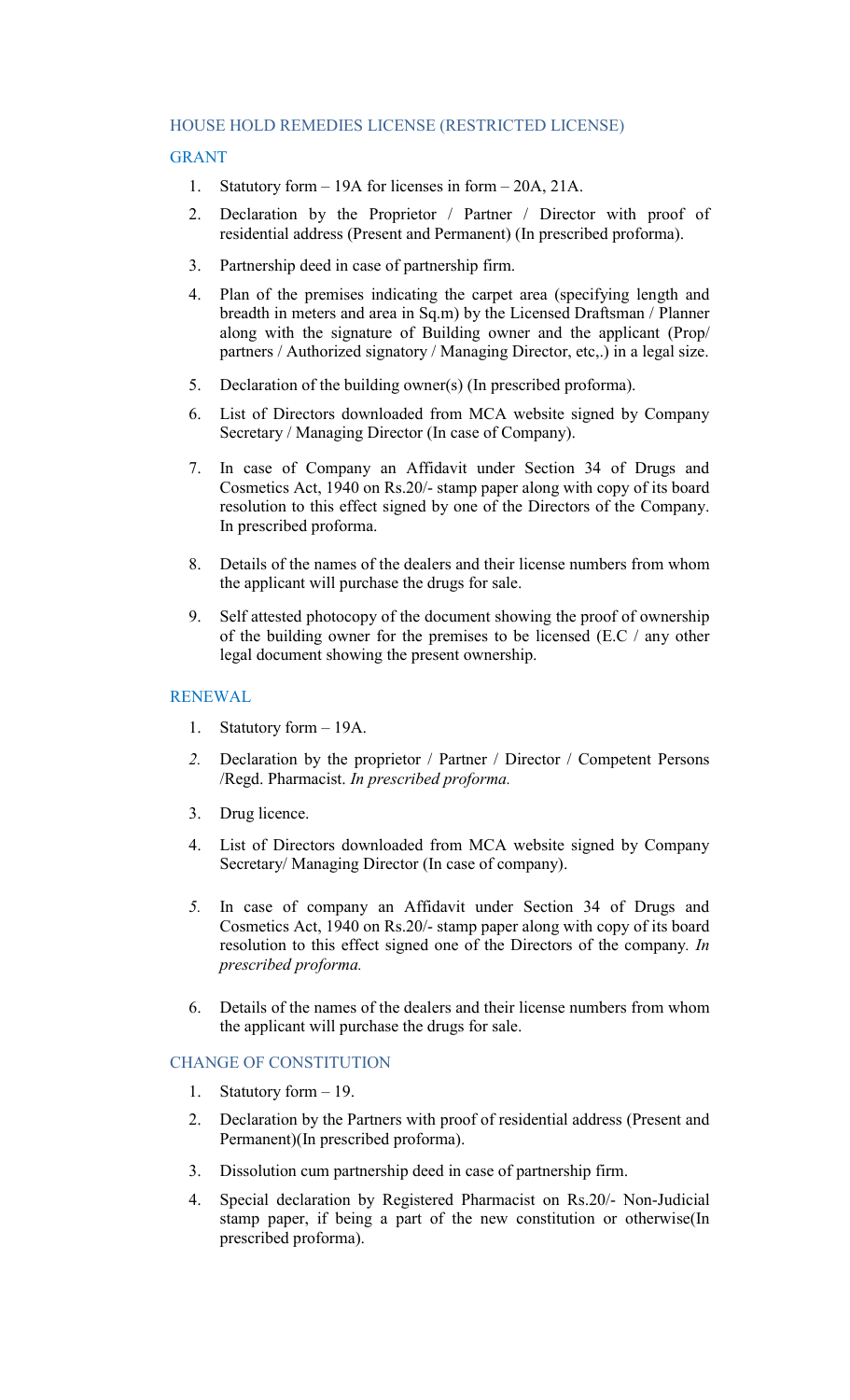- 5. Self attested copy of Registered Pharmacist certificate (renewal up to date) affixed with latest original photograph and signature of the candidate.
- 6. Declaration of competent person if being the part of the new constitution or otherwise (In prescribed proforma).
- 7. Plan of the premises indicating the carpet area (specifying length and breadth in meters and area in Sq.m) by the licensed draftman / planner along with the signature of Building owner and the applicant (Partners).
- 8. Declaration of building owner(s) along with his/her/their Photograph(s). In prescribed proforma.
- 9. Self attested photo copy of the document showing the proof of ownership of the building owner for the premises to be licensed (EC/any other legal document showing the present ownership of the building premises).
- 10. Original drug license.
- 11. List of Directors downloaded from MCA website signed by Company Secretary / Managing Director (In case of Company).
- 12. In case of Company an Affidavit under Section 34 of Drugs and Cosmetics Act, 1940 on Rs.20/- stamp paper along with copy of its board resolution to this effect signed by one of the Directors of the Company(In prescribed proforma).

#### CHANGE OF PHARMACIST

- 1. Statutory form 19.
- 2. Declaration by the Registered Pharmacist with proof of residential address (Present and Permanent)(In prescribed proforma).
- 3. Special declaration by Registered Pharmacist on Rs.20/- Non-Judicial stamp paper (In prescribed proforma).
- 4. Self attested copy of Registered Pharmacist certificate (renewal up to date) affixed with latest original photograph and signature of the candidate, original certificate shall be produced before Drugs Inspector for endorsement.
- 5. Drug licence.
- 6. List of Directors downloaded from MCA website signed by Company Secretary / Managing Director (In case of Company).
- 7. In case of Company an Affidavit under Section 34 of Drugs and Cosmetics Act, 1940 on Rs.20/- stamp paper along with copy of its board resolution to this effect signed by one of the Directors of the Company(In prescribed proforma).

## ISSUE OF DUPLICATE LICENSE

- 1. Covering letter indicating the reasons for application for duplicate licence.
- 2. Copy of sales licence

# **// FORWARDED :: BY ORDER //**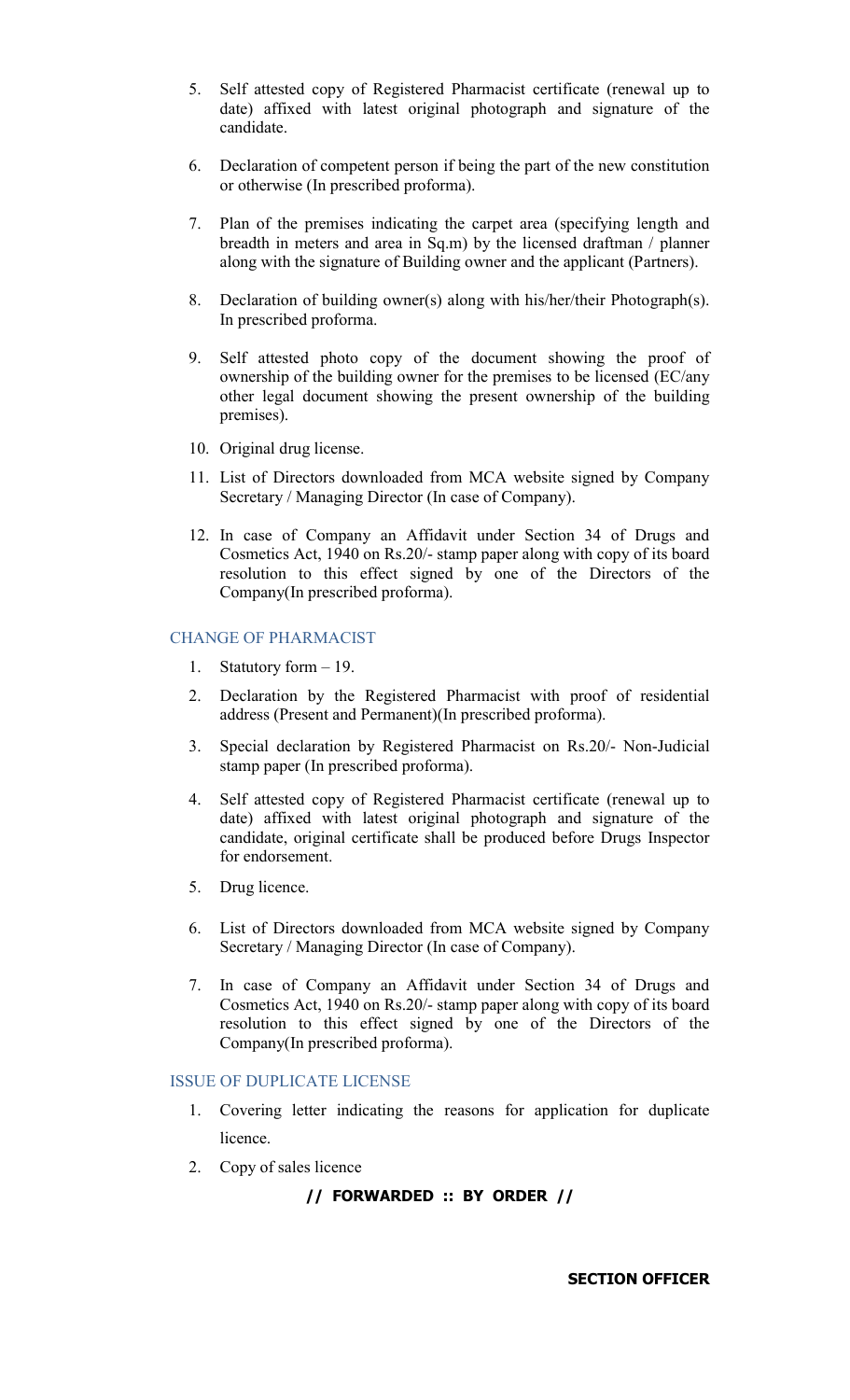# **Annexure IV**

# **(FEE Details in Rs)**

# **APPLICATION FEES STRUCTURE – MANUFACTURING LICENCES**

|                     | Licence<br>Form           | <b>Grant Application</b> |                    | Renewal Application |                    | Late fee     | Duplicate      |
|---------------------|---------------------------|--------------------------|--------------------|---------------------|--------------------|--------------|----------------|
| Application<br>Form |                           | Licence<br>Fees          | Inspection<br>Fees | Licence<br>Fees     | Inspection<br>Fees | per<br>month | Licence<br>fee |
| 24                  | 25                        | 6000                     | 1500               | 6000                | 1500               | 1000         | 1000           |
| 24A                 | 25A                       | 6000                     | 1500               | 6000                | 1500               | 1000         | 1000           |
| 24B                 | 25B                       | 500                      | 200                | 500                 | 200                | 250          | 1000           |
| 24F                 | 25F                       | 6000                     | 1500               | 6000                | 1500               | 1500         | 1000           |
| 27                  | 28                        | 6000                     | 1500               | 6000                | 1500               | 1000         | 1000           |
| 27A                 | <b>28A</b>                | 6000                     | 1500               | 6000                | 1500               | 1000         | 1000           |
| 27C                 | <b>28C</b>                | 6000                     | 1500               | 6000                | 1500               | 1000         | 1000           |
| 27D                 | 28D                       | 6000                     | 1500               | 6000                | 1500               | 1000         | 1000           |
| 27DA                | 28DA                      | 6000                     | 1500               | 6000                | 1500               | 1000         | 1000           |
| 27F                 | 28F                       | 6000                     | 1500               | 6000                | 1500               | 1000         | 1000           |
| 30                  | 29                        | 250                      |                    |                     |                    |              |                |
| 31                  | 32                        | 2500                     | 1000               | 2500                | 1000               | 400          | 250            |
| 31A                 | 32A                       | 2500                     | 1000               | 2500                | 1000               | 400          | 250            |
| 36                  | 37(Sch<br>C&C1)           |                          | 6000               |                     | 6000               | 1000         |                |
| 36                  | 37(Other<br>than<br>C&C1) |                          | 1500               |                     | 1500               | 1000         |                |

# **APPLICATION FEES STRUCTURE – SALES LICENCE**

| Application | Licence<br>Form | <b>Grant Application</b> | Renewal<br>Application | Late fee per | Duplicate<br>Licence fee |
|-------------|-----------------|--------------------------|------------------------|--------------|--------------------------|
| Form        |                 | Licence Fees             | Licence Fees           | month        |                          |
| 19          | 20B             | 1500                     | 1500                   | 500          | 150                      |
| 19          | 21B             | 1500                     | 1500                   | 500          | 150                      |
| 19          | 20              | 1500                     | 1500                   | 500          | 150                      |
| 19          | 21              | 1500                     | 1500                   | 500          | 150                      |
| 19C         | 20F             | 500                      | 500                    | 250          | 150                      |
| 19C         | 20G             | 500                      | 500                    | 250          | 150                      |
| 19AA        | 20BB,<br>21BB   | 500                      | 500                    | 250          | 150                      |
| 19A         | 20A             | 500                      | 500                    | 200          | 150                      |

# **// FORWARDED :: BY ORDER //**

**SECTION OFFICER**